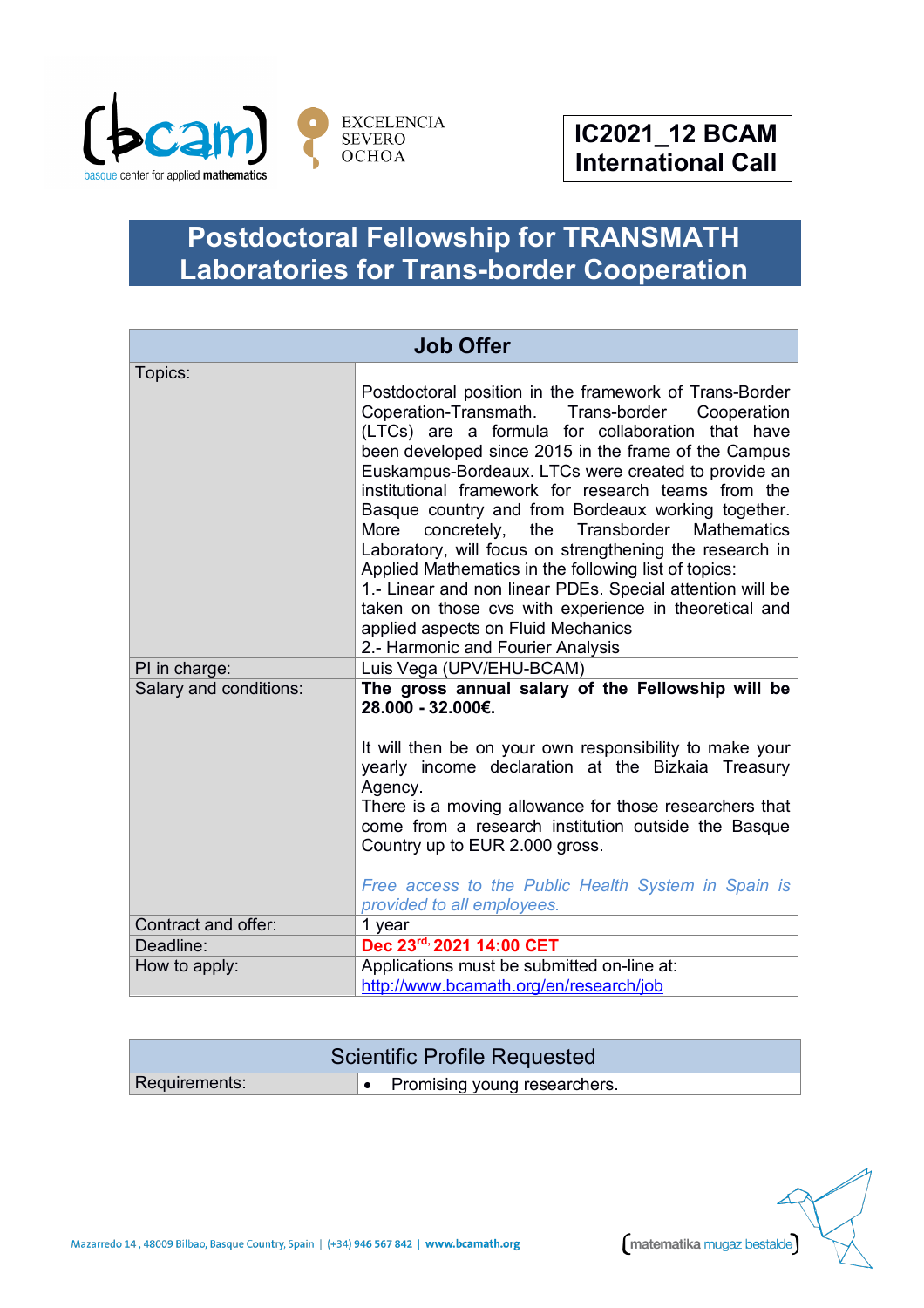

|                            | Applicants must have their PhD completed before the<br>$\bullet$<br>contract starts.                                                                                                                                                                                                                                                                                                                                                                                                                                                                                                                                                                           |
|----------------------------|----------------------------------------------------------------------------------------------------------------------------------------------------------------------------------------------------------------------------------------------------------------------------------------------------------------------------------------------------------------------------------------------------------------------------------------------------------------------------------------------------------------------------------------------------------------------------------------------------------------------------------------------------------------|
| Skills and track-record:   | Good interpersonal skills.<br>$\bullet$<br>A proven track record in quality research, as<br>$\bullet$<br>evidenced by research publications in top scientific<br>journals and conferences.<br>Demonstrated ability to work independently and as<br>$\bullet$<br>part of a collaborative research team.<br>Ability to present and publish research outcomes in<br>$\bullet$<br>spoken (talks) and written (papers) form.<br>Ability to effectively communicate and present<br>$\bullet$<br>research ideas to researchers and stakeholders with<br>different backgrounds.<br>Fluency in spoken and written English.                                              |
| <b>Scientific Profile:</b> | The preferred candidate will have:<br>Strong background in mathematics/<br>$\bullet$<br>probability/statistics.<br>Background in Bayesian statistical modelling and<br>$\bullet$<br>inference.<br>Knowledge in semiparametric and nonparametric<br>$\bullet$<br>regression techniques, mixed-effects and frailty<br>models, longitudinal and survival data analysis, joint<br>modelling techniques.<br>Knowledge in infectious disease transmission models<br>$\bullet$<br>and/or epidemiology is desired.<br>Good programming skills in R, Python and/or C/C++.<br>$\bullet$<br>Interest and disposition to work in interdisciplinary<br>$\bullet$<br>groups. |

| <b>Application and Selection Process</b> |                                                                                                                                                                                                                                                |  |
|------------------------------------------|------------------------------------------------------------------------------------------------------------------------------------------------------------------------------------------------------------------------------------------------|--|
| <b>Formal Requirements:</b>              | The selected candidate must have applied before the<br>application deadline online at the webpage<br>http://www.bcamath.org/en/research/job                                                                                                    |  |
|                                          | The candidates that do not fulfil the mandatory<br>requirements will not be evaluated with respect to their<br>scientific profile. Additional documents could be<br>requested during the evaluation process so as to check<br>this fulfilment. |  |
| Application:                             | Required documents:<br><b>CV</b><br>$\blacksquare$<br>Letter of interest<br>٠                                                                                                                                                                  |  |